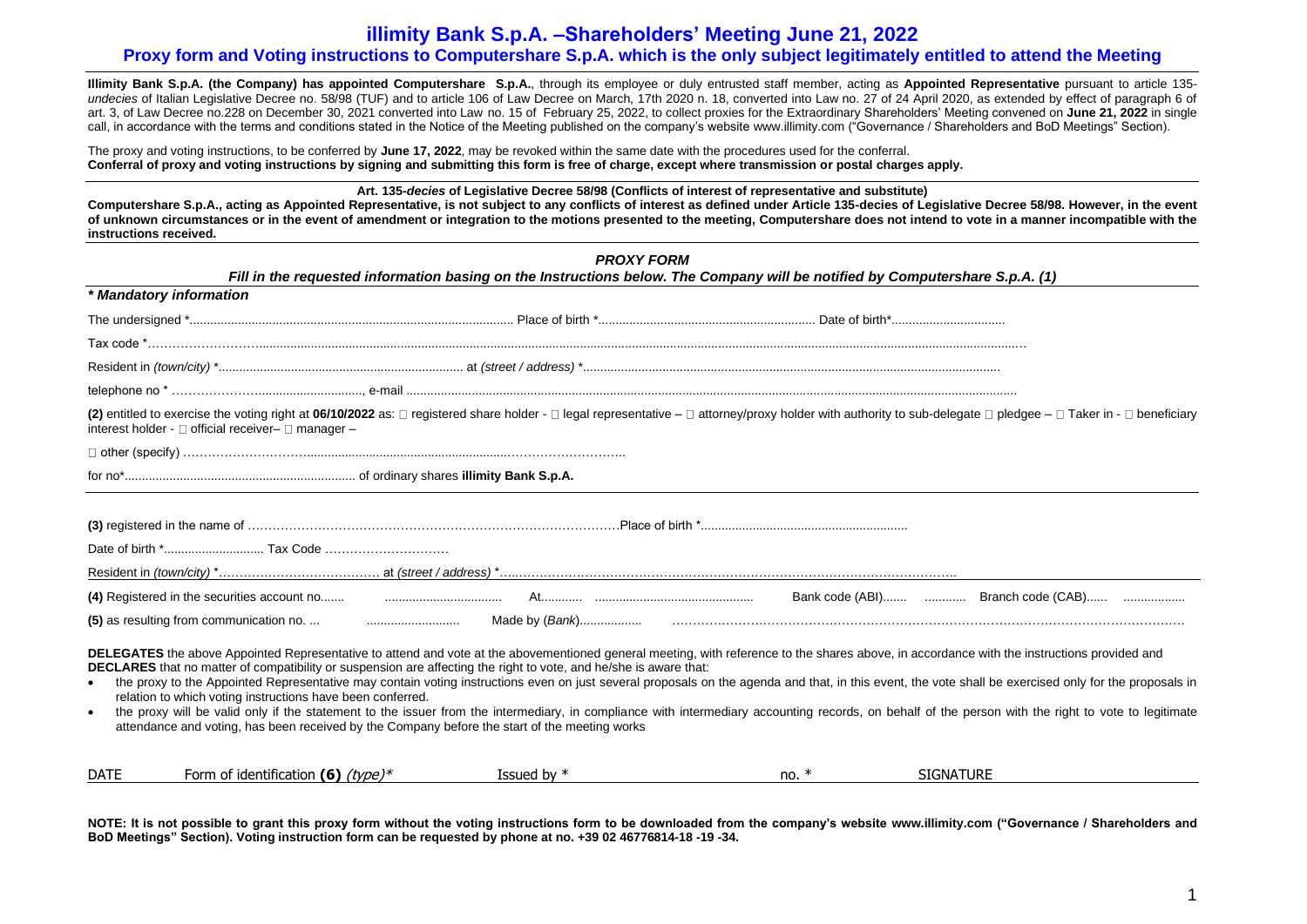**illimity Bank S.p.A. –Shareholders' Meeting June 21, 2022**

**Proxy form and Voting instructions to Computershare S.p.A. which is the only subject legitimately entitled to attend the Meeting**

*VOTING INSTRUCTIONS*

*WARNING*

*This voting instructions form could be amended to include any proposal of resolution and/or vote on the items on the agenda that were presented by shareholders until June 5, 2022; in this event, the voting instruction will be dispatched by June 6, 2022, including the new proposals, in line with the notice of call*

*(For use of Appointed Representative only - tick relevant boxes and send to Computershare S.p.A. as per the instructions for filling in)*

The undersigned *(7)*

**INSTRUCTS** the Appointed Representative to vote at the above indicated shareholders' meeting as follow *(8)*

|                                | <i><b>VOTING</b></i><br><b>INSTRUCTIONS</b> |
|--------------------------------|---------------------------------------------|
| <b>RESOLUTIONS TO BE VOTED</b> | $F($ for), C (against), A<br>(abstain)      |

| (0010)                                                                        | 1. Increase of the share capital, against payment, in inseparable form and without entitlement to the option right pursuant to<br>article 2441, paragraph 4, first sentence of the Italian civil code for a total amount of EUR 35,999,990.00 (including share<br>premium), through the issue of 2,769,230 illimity ordinary shares, with no par value, to be settled by way of a contribution in<br>kind. Amendments to the bylaws. Resolutions pertaining thereto and resulting therefrom. |  |  |
|-------------------------------------------------------------------------------|----------------------------------------------------------------------------------------------------------------------------------------------------------------------------------------------------------------------------------------------------------------------------------------------------------------------------------------------------------------------------------------------------------------------------------------------------------------------------------------------|--|--|
| <b>Section A</b> – vote for resolution proposed by the Board of Directors (9) |                                                                                                                                                                                                                                                                                                                                                                                                                                                                                              |  |  |

 $\blacksquare$  DATE  $\blacksquare$  SIGNATURE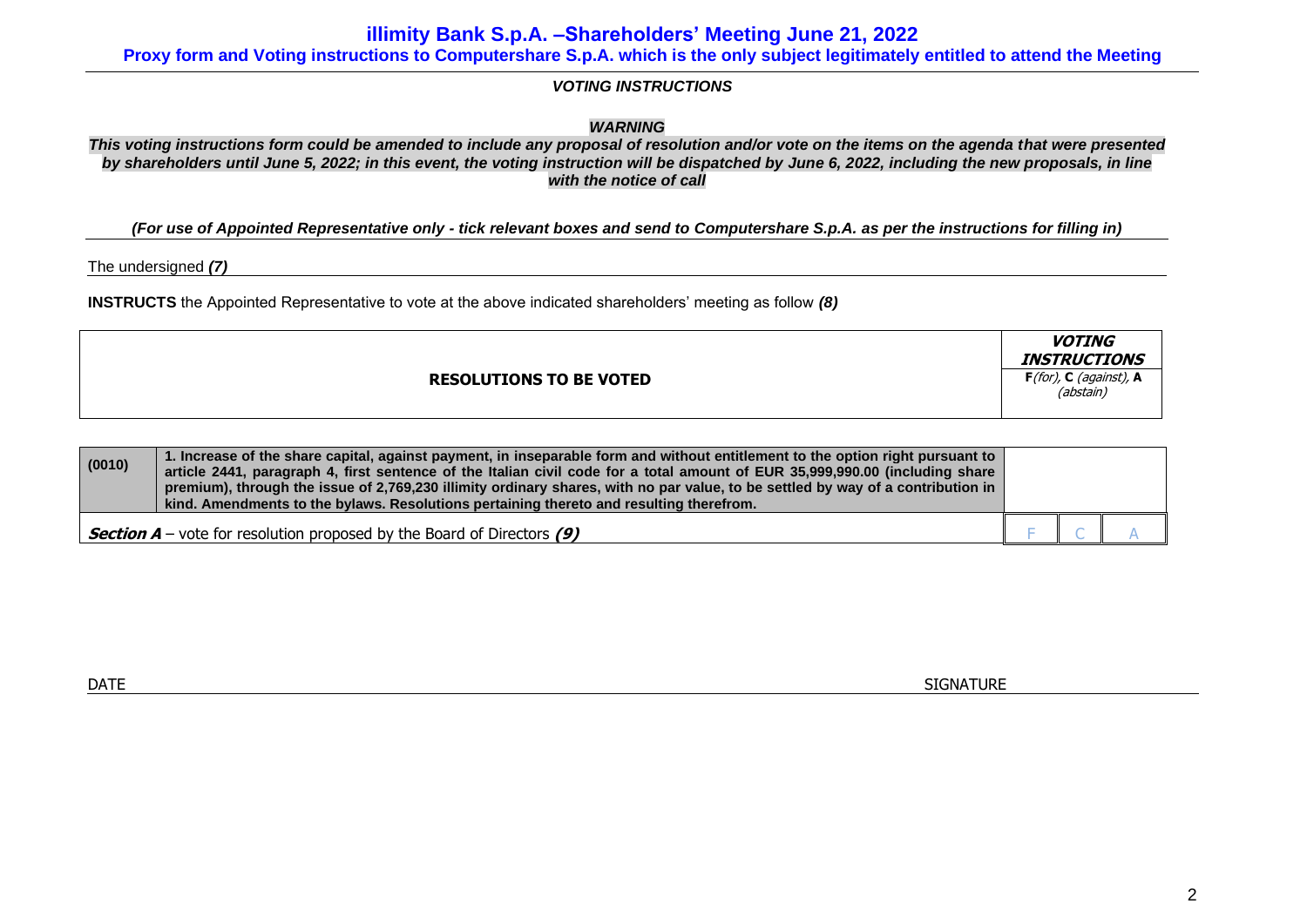## *Instructions for filling in and submitting the form*

This form could be updated and integrated if the Company receives requests for integrations or proposals pursuant to art. 126-bis of the TUF (where applicable) or individual resolution proposals relating to the items on the agenda, as provided in the notice of call of the Shareholders' Meeting, respectively, in the paragraphs "**Right to request additional items to the agenda and propose new resolutions** " and " **Right to request individual resolutions**".

- *1. The Proxy form must be notified to the Company (together with a valid ID document and, in case, the documentation providing proof of the signatory power) via the Appointed Representative together with the Voting Instructions reserved to him within June 17, 2022, using one of the following methods:*
	- *1) Registered Email Holders (PEC): as an attachment document (PDF format) sent to [ufficiomilano@pecserviziotitoli.it](mailto:ufficiomilano@pecserviziotitoli.it) in the event that the Proxy Grantor (as Individual or as Legal Entity) is a Registerd Email Holder (Ref:Illimity Bank – EGM 21/06/2022);*
	- 2) Digital Signature Holders (FEA): as an attachment document with digital signature sent to ufficiomilano @pecserviziotitoli.it in the event that the Proxy Grantor (as Individual or as *Legal Entity) is a Digital Signature Holder(Ref:Illimity Bank – EGM 21/06/2022);*
	- *3) Common Email address Holders: as an attachment document (PDF format) sent to [ufficiomilano@pecserviziotitoli.it.](mailto:ufficiomilano@pecserviziotitoli.it) In this case, the hard copy of the proxy shall be sent via ordinary mail service to Computershare S.p.A. in Lorenzo Mascheroni Street, 20145 Milan (MI), Italy, as soon as possible (Ref:Illimity Bank – EGM 21/06/2022);*

#### *The use of different email address than those mentioned above or a delay respect to the deadline, as well as the only use of ordinary mail service, will not ensure the correct submission of the proxy.*

- *2. Specify the capacity of the proxy signatory and, where applicable, attach documentary proof of his power.*
- *3. To be completed only if the registered shareholder is different from the proxy signatory; mandatory indications on relevant personal details must be included.*
- *4. Provide the securities account number, Bank Codes and Branch Codes of the Depository, or in any case its name, available in the securities account statement.*
- *5. Reference to the communication made by the intermediary and its name.*
- *6. Provide details of a valid form of identification of the proxy signatory.*
- *7. Provide the name and surname of the signatory of the Proxy form and Voting instructions.*
- *8. Pursuant to article 135-*undecies*, subsection 3, of Italian Legislative Decree no. 58/1998, "Shares for which full or partial proxy is conferred are calculated for the purpose of determining due constitution of the shareholders' meeting. With regard to proposals for which no voting instructions are given, the shares of the shareholder concerned are not considered in calculating the majority and the percentage of capital required for the resolutions to be carried".*
- *9. The resolutions proposed to the shareholders' meeting, which are briefly referred to herein, are reported in the Reports published on the company website ["www.illimity.com"](http://www.illimity.com/)*

*Computershare S.p.A., as Appointed Representative, has not personal interest or on behalf of third party in the proposals mentioned, however, in the event of unknown circumstances or in the event of amendment or integration to the motion presented to the meeting, Computershare does not intend to vote in a manner incompatible with the instructions received in Sections A and C.*

*The vote is expressed by ticking the relevant box between the following: F (for), C (against) or A (abstention).*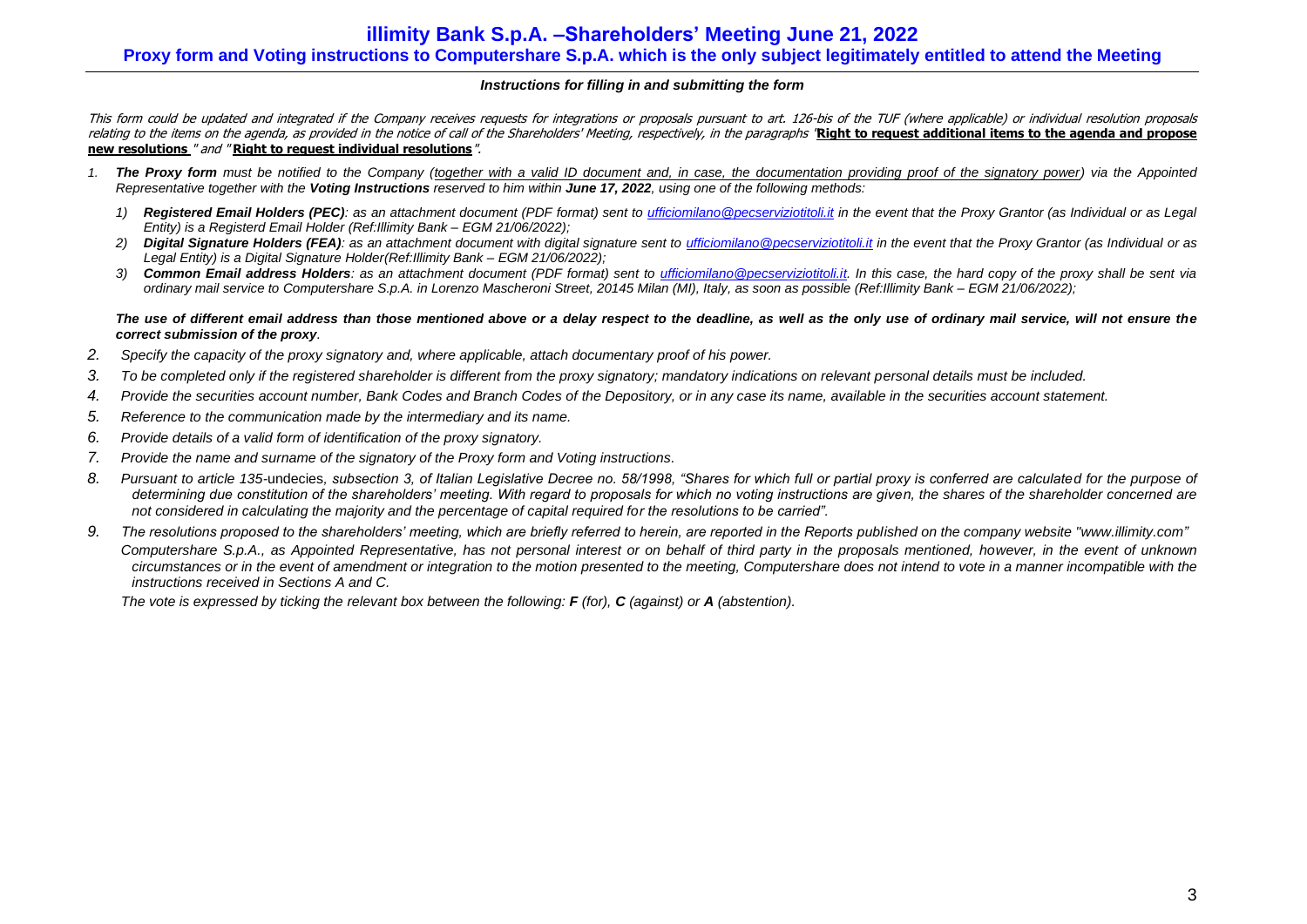## *Italian Legislative Decree no. 58/98 (T.U.F) Article 135-***decies**

### *(Conflict of interest of the representative and substitutes*)

1. Conferring proxy upon a representative in conflict of interest is permitted provided that the representative informs the shareholder in writing of the circumstances giving rise to such conflict of interest and provided specific voting instructions are provided for each resolution in which the representative is expected to vote on behalf of the shareholder. The representative shall have the onus of proof regarding disclosure to the shareholder of the circumstances giving rise to the conflict of interest. Article 1711, second subsection of the Italian Civil Code does not apply.

2. In any event, for the purposes of this article, conflict of interest exists where the representative or substitute:

a) has sole or joint control of the company or is controlled or is subject to joint control by that company.

b) is associated with the company or exercises significant influence over that company or the latter exercises significant influence over the representative.

c) is a member of the board of directors or control body of the company or of the persons indicated in paragraphs a) and b);

d) is an employee or auditor of the company or of the persons indicated in paragraph a);

e) is the spouse, close relative or is related by up to four times removed of the persons indicated in paragraphs a) to c);

f) is bound to the company or to persons indicated in paragraphs a), b), c) and e) by independent or employee relations or other relations of a financial nature that compromise independence.

3. Replacement of the representative by a substitute in conflict of interest is permitted only if the substitute is indicated by the shareholder. In such cases, subsection 1 shall apply. Disclosure obligations and related onus of proof in any event remain with the representative.

4. This article shall also apply in cases of share transfer by proxy.

## *Article 135-undecies*

## (*Appointed representative of a listed company*)

1. Unless the Articles of Association decree otherwise, companies with listed shares designate a party to whom the shareholders may, for each shareholders' meeting and within the end of the second trading day prior to the date scheduled for the shareholders' meeting, including for callings subsequent to the first, a proxy with voting instructions on all or some of the proposals on the agenda. The proxy shall be valid only for proposals on which voting instructions are conferred.

2. Proxy is conferred by signing a proxy form, the content of which is governed by a Consob regulation. Conferring proxy shall be free of charge to the shareholder. The proxy and voting instructions may be cancelled within the time limit indicated in subsection 1.

3. Shares for which full or partial proxy is conferred are calculated for the purpose of determining due constitution of the shareholders' meeting. About proposals for which no voting instructions are given, the shares are not considered in calculating the majority and the percentage of capital required for the resolutions to be carried.

4. The person appointed as representative shall any interest, personal or on behalf of third parties, that he or she may have with respect to the resolution proposals on the agenda. The representative must also maintain confidentiality of the content of voting instructions received until scrutiny commences, without prejudice to the option of disclosing such information to his or her employees or collaborators, who shall also be subject to confidentiality obligations. The party appointed as representative may not be assigned proxies except in compliance with this article.

5. By regulation pursuant to subsection 2, Consob may establish cases in which a representative failing to meet the indicated terms of Article 135-decies may express a vote other than that indicated in the voting instructions.

### *Article 126-bis*

### *(Integration of the agenda of the shareholders' meeting and presentation of new proposed resolutions)*

Shareholders, who individually or jointly account for one fortieth of the share capital may ask, within ten days of publication of the notice calling the shareholders' meeting, or within five days in the event of calling the meeting in accordance with article 125-bis, subsection 3 or article 104, subsection 2, for the integration of the list of items on the agenda, specifying in the request, the additional items they propose or presenting proposed resolution on items already on the agenda. The requests, together with the certificate attesting ownership of the share, are presented in writing, by correspondence or electronically, in compliance with any requirements strictly necessary for the identification of the applicants indicated by the company. Those with voting rights may individually present proposed resolutions in the shareholders' meeting. For cooperative companies the amount of the capital is determined by the statutes also in derogation of article 13[5-bis.](http://www.consob.it/mainen/documenti/english/laws/fr_decree58_1998.htm#sdfootnote595bissym) 

2. Integrations to the agenda or the presentation of further proposed resolutions on items already on the agenda, in accordance with subsection 1, are disclosed in the same ways as prescribed for the publication of the notice calling the meeting, at least fifteen days prior to the date scheduled for the shareholders' meeting. Additional proposed resolutions on items already on the agenda are made available to the public in the ways pursuant to article 125-ter, subsection 1, at the same time as publishing news of the presentation. Terms are reduced to seven days in the case of shareholders' meetings called in accordance with article 104, subsection 2 or in the case of a shareholders' meeting convened in accordance with article 125-bis, subsection 3.

3. The agenda cannot be supplemented with items on which, in accordance with the law, the shareholders ' meeting resolved on proposal of the administrative body or on the basis of a project or report prepared by it, other than those specified under article 125-ter, subsection 1.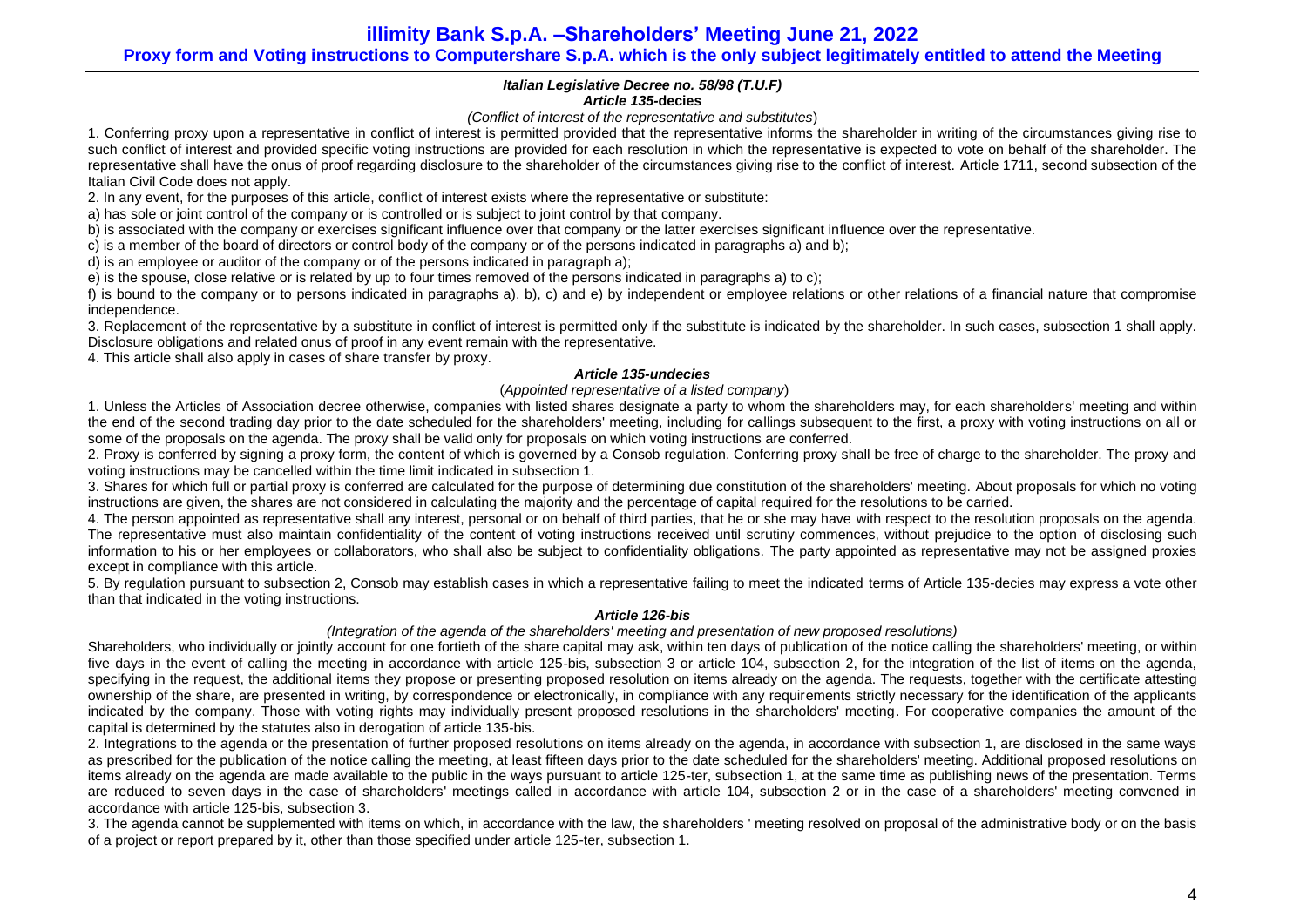4. Shareholders requesting integration in accordance with subsection 1 shall prepare a report giving the reason for the proposed resolutions on the new items for which it proposes discussion or the reason relating to additional proposed resolutions presented on items already on the agenda. The report is sent to the administrative body within the final terms for presentation of the request for integration. The administrative body makes the report available to the public, accompanied by any assessments, at the same time as publishing news of the integration or presentation, in the ways pursuant to article 125-ter, subsection 1.

5. If the administrative body, or should it fail to act, the board of auditors or supervisory board or management control committee fail to supplement the agenda with the new items or proposals presented in accordance with subsection 1, the court, having heard the members of the board of directors and internal control bodies, where their refusal to do so should prove to be unjustified, orders the integration by decree. The decree is published in the ways set out by article 125-ter, subsection 1

## **Law-Decree nr. 18 on March 17th, 2020**

## **Art. 106 (Rules relating to the conduct of Company Shareholders' meetings)**

[...] 4. To attend ordinary or extraordinary Shareholders' Meetings, Companies with listed shares can designate the Representative pursuant to article 135-undecies of Italian Legislative Decree nr. 58 on 24 February 1998, even if the Articles of Association decree otherwise. The Companies can also provide in the notice calling the Shareholders' meeting that the Appointed Representative pursuant to article 135-undecies of the Italian Legislative Decree n. 58, on 24 February 1998, will be the only subject entitled to attend the Meeting; to the aforementioned Appointed Representative may also be confer proxies or sub delegations pursuant to article 135-novies of the Italian Legislative Decree n. 58, on 24 February 1998, notwithstanding the provision of art. 135-undecies, paragraph 4, of the same Decree.

5. Paragraph 4 also applies to companies admitted on a multilateral trading system and to Companies with financial instruments widely distributed among the public.

## *Italian Civil Code Art. 2393*

## *(Derivative action)*

1. A derivative action may be brought against directors pursuant to a resolution approved by shareholders, even if the company is in liquidation.

2. A resolution relating to the responsibility of directors may be put to the vote at a general meeting called for approval of the annual financial statements, even if such resolution is not on the meeting agenda, provided that it relates to matters occurring within the period to which the financial statements relate.

3. A derivative action may also be brought by a resolution of the board of statutory auditors passed by a two-thirds majority of its members.

4. Such action may be brought within five years of the expiry of the director's term of office.

5. The approval of a resolution to bring derivative action shall result in the removal of the director against whom such action is brought provided that votes representing at least one fifth of share capital are in favor. In such an event, shareholders shall provide for the replacement of that director.

6. The company may waive its right to bring derivative action and accept a settlement, subject to the waiver and settlement having been approved by shareholders, and provided that such motion is not opposed by minority shareholders representing at least one fifth of share capital, or, for listed companies, at least one-twentieth of share capital, or such percentage as may be established in the company's by-laws in relation to derivative actions brought by the company pursuant to Article 2393-*bis*.